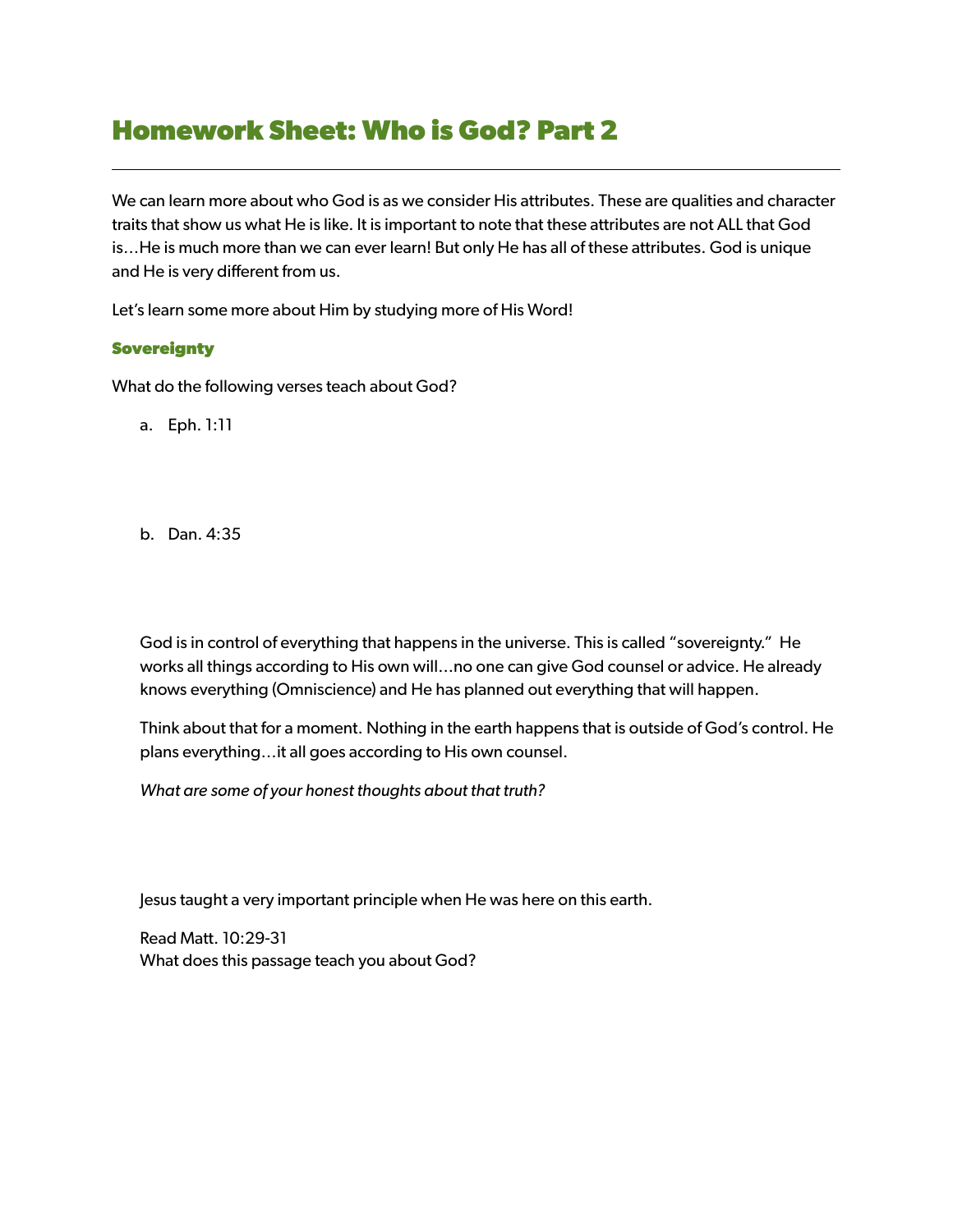God values you. He values you greatly and has loved you with a love that sent His Son to die for you (John 3:16). That means that everything that happens to you in your life is from the **loving** hand of the Father.

READ Rom. 8:28-29

What does verse 28 teach us about the things that happen to us?

What does verse 29 say is God's purpose for what happens to us?

God's sovereignty, then, is a great comfort because we know He only allows the things that are for our good to happen to us in this life.

*What are your honest thoughts about that truth?*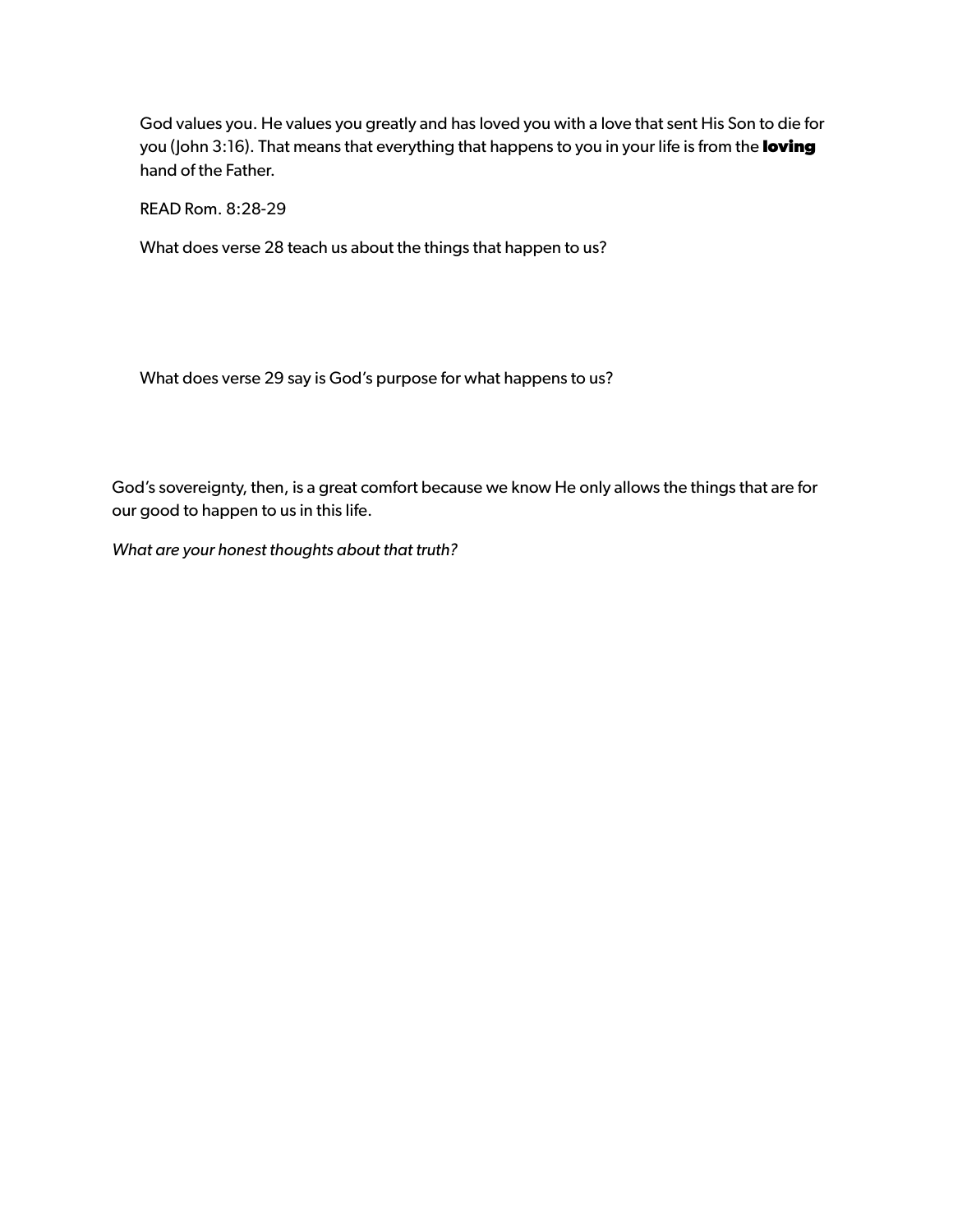## **Immutability**

Here's another important attribute to consider.

What do the following verses teach about God?

- a. Mal. 3:6
- b. James 1:7

This idea is very foreign to us. We live in a world of CONSTANT change. You buy a computer today and it will be out dated tomorrow. People change. Some people change from one moment to the next…ask any husband.

But what if God changed? Think about it.

We could be sure of His love today, but we have no idea what tomorrow holds. I know I am secure today, but I may upset Him tomorrow and all that changes. **Praise God for His immutability! He never changes. He is always the same.** 

Here are some important point I want you to remember

- His love never changes
	- o I think sometimes when we fail…when we sin, we feel like we have made God mad and He doesn't love us as much anymore. Though God certainly wants us to live holy lives, His love for us never changes.
- He is the same God today that He has always been.
	- o Consider this verse… *Ps. 119:90 90 Your faithfulness endures to all generations; you established the earth, and it abides.*
	- o The God of Abraham, Isaac, Jacob, David, you name it, is the same God today!

*What are your honest thoughts about this attribute?*